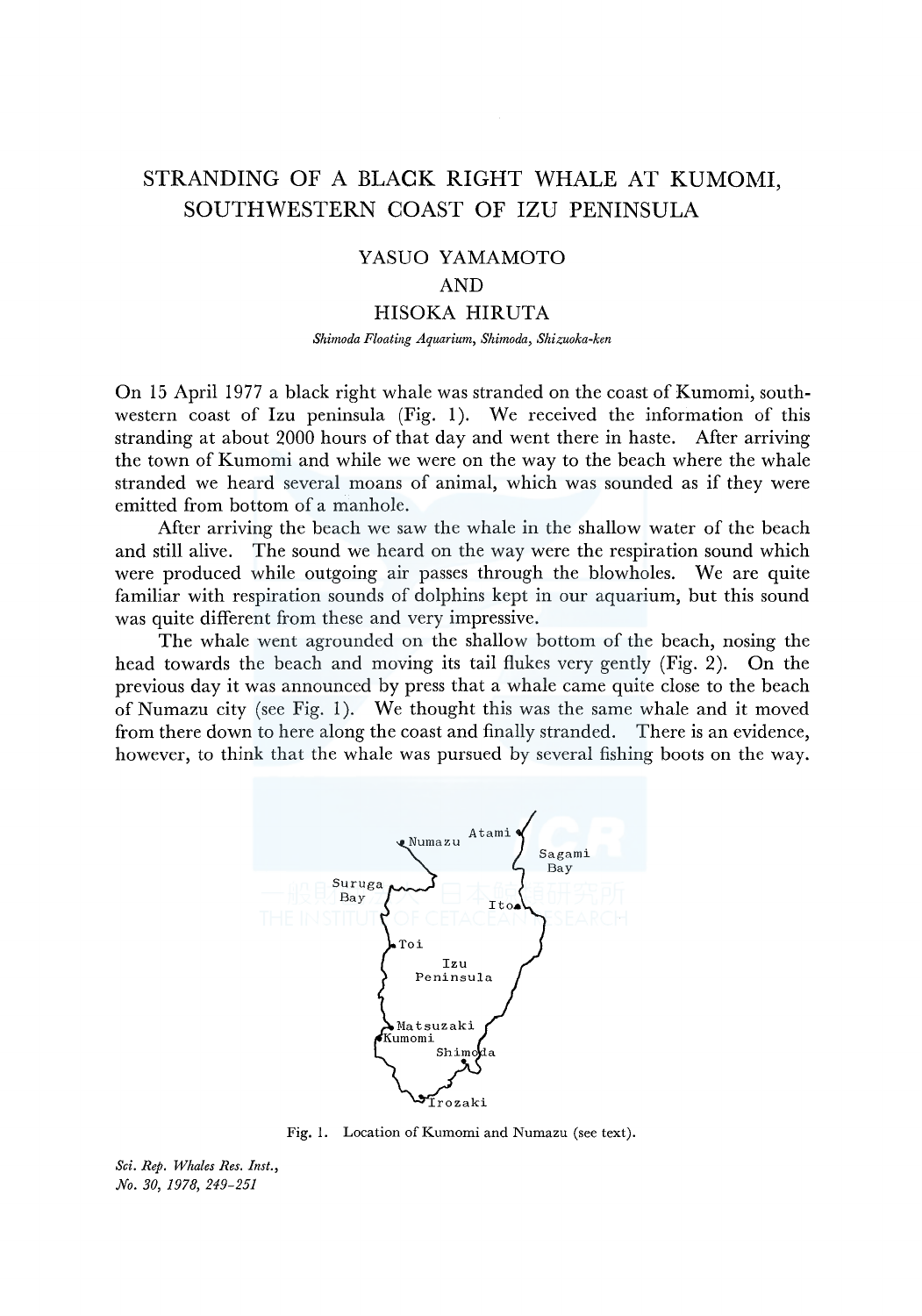#### 250 BLACK RIGHT WHALE



Fig. 2. The black right whale stranded at Kumomi.

|                                           | TABLE 1. BODY PROPORTION OF THE BLACK RIGHT WHALE STRANDED |  |  |
|-------------------------------------------|------------------------------------------------------------|--|--|
| ON 15 APRIL 1977 AT KUMOMI, IZU PENINSULA |                                                            |  |  |

|     | Measurements                                  | Length in<br>cm | $\%$ against<br>total length |
|-----|-----------------------------------------------|-----------------|------------------------------|
| 1.  | Total length                                  | 1,150           | 100                          |
| 2.  | Tip of snout to center of eye                 | 270             | 23.5                         |
| 3.  | Tip of snout to blowholes                     | 225             | 19.6                         |
| 4.  | Tip of snout to angle of gape                 | 277             | 24.0                         |
| 5.  | Tip of snout to anterior insertion of flipper | 297             | 25.8                         |
| 6.  | Tip of snout to tip of flipper                | 410             | 35.7                         |
| 7.  | Center of eye to center of ear                | 60              | 5.2                          |
| 8.  | Notch of flukes to center of anus             | 290             | 25.2                         |
| 9.  | Notch of flukes to center of umbilicus        | 480             | 41.7                         |
| 10. | Flipper, tip to anterior insertion            | 204             | 17.7                         |
| 11. | Flipper, tip to posterior insertion           | 175             | 15.2                         |
| 12. | Flipper, greatest width                       | 118             | 10.3                         |
| 13. | Tail flukes, total spread                     | 415             | 36.1                         |
| 14. | Tail flukes, tip to notch                     | 210             | 18.3                         |
|     | 15. Tail flukes, anterior insertion to notch  | 240             | 20.9                         |
|     | 16. Tail flukes, anterior insertion to tip    | 105             | 9,1                          |

The whale was left whole the night as it was, because there was no means to move the whale.

On the following day we heard that the whale died early in the morning. We went to Kumomi again in a hope to obtain whole of the skull and other bones for osteological specimen. But this was not possible because people of Kumomi had already decided other way of treating. We made some observation of the whale and measured body proportions which are shown in Table 1.

In Fig. 3 arrangements of the bonnet and other carosities are shown. These

Sci. Rep. Whales Res. Inst., No. 30, 1978.